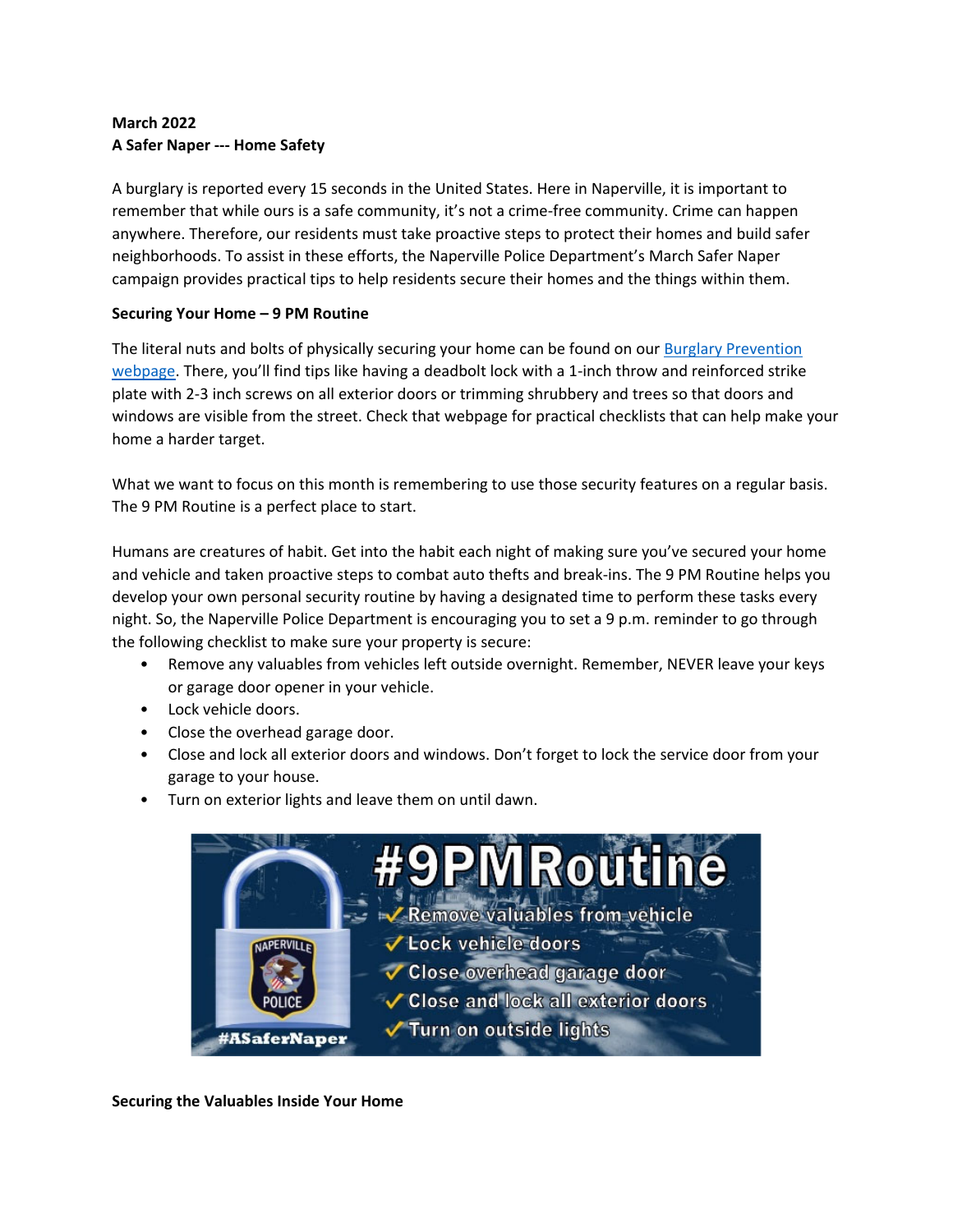We all have valuables at home, whether it's cash, jewelry, electronics, or important documents. Taking proactive measures to safeguard valuable items in a home is best practices for everyone.

The best place to make sure important items are safe is to keep them in a safety deposit box in the bank. Keeping too much jewelry and a lot of cash at home is not only impractical, but also makes you a target for a burglary.

While there is no guaranteed foolproof hiding spot(s), there are places in a home that should be avoided such as the master bedroom or master bedroom closet. Nightstands, dresser drawers, jewelry boxes, and portable safes should also be avoided. It goes without saying old clichés of hiding valuables under mattresses, in freezers or in or behind toilet tanks should also be avoided.

Without specifically identifying locations or hiding spots, it is best to store valuables in uncommon places. Also, a high‐quality heavy‐duty safe bolted to the ground is considered a good option. When anchored properly it can be extremely difficult to take out of a home as well as time consuming for a burglar to pry open.

Keeping proper documentation on items of high value is also critical. Receipts, appraisals, photos, serial numbers and any other identifiably features on high‐end pieces could aid in recovery if a theft occurs.

#### **Firearm Safety**

Firearms are often targeted in residential burglaries and easy access to firearms can lead to tragic consequences. According to the U.S. nonprofit Everytown for Gun Safety, there were at least 371 unintentional shootings by children in 2021, resulting in 151 deaths and 239 injuries. It's the responsibility of the firearm owner to make sure firearms are securely stored and not accessible to children or at‐risk persons.

If you own a firearm, remember that properly securing your firearm when not in use is the number one way to prevent accidents in the home. The right safe storage solution is different for everyone. Whichever method is chosen, it must provide an adequate level of protection to prevent unauthorized persons from accessing the firearm.

Safe storage options defined by the Department of Justice include a safe, gun safe, gun case, lock box or other device that is designed to be or can be used to store a firearm and that is designed to be unlocked only by means of a key, a combination or other similar means.

Starting in March, the Naperville Police Department, in partnership with Project ChildSafe, will again begin distributing ChildSafe firearm safety kits to Naperville residents. Each kit includes a cable‐style gun lock, information, literature and safety instructions. Firearm owners residing in Naperville who do not own a safety lock are strongly encouraged to pick up a ChildSafe safety kit at the police department, 1350 Aurora Ave., Naperville. The kits will be available while supplies last at the front desk of the police station, free of charge, weekdays 7 a.m. to 8 p.m. and 10 a.m. to 6 p.m. on Saturdays.

For tips on preventing thieves from targeting the contents inside your home, go to our Burglary Prevention webpage.